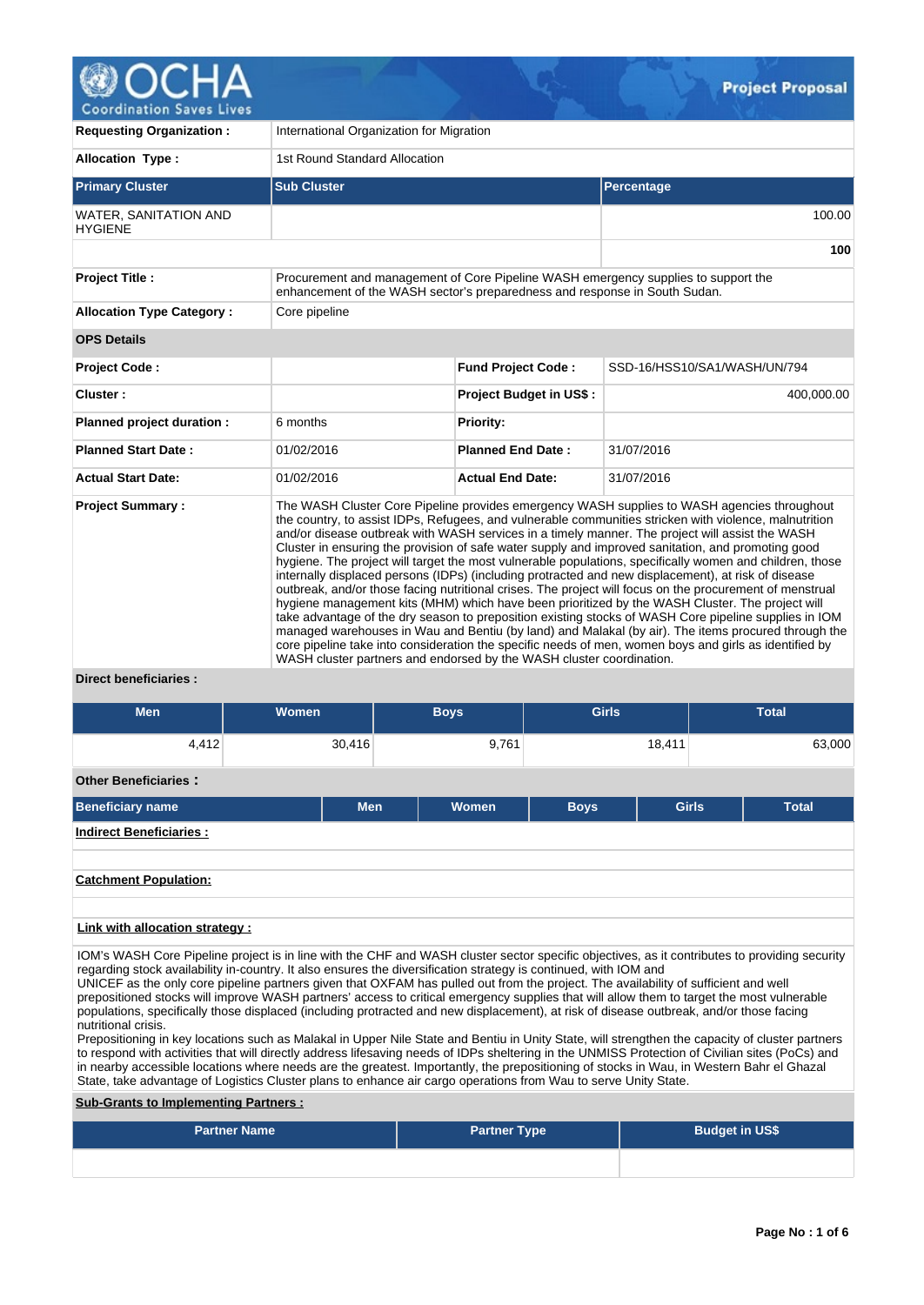# **Other funding secured for the same project (to date) :**

| <b>Other Funding Source</b> | <b>Other Funding Amount</b> |
|-----------------------------|-----------------------------|
| <b>DFID</b>                 | 1,500,000.00                |
|                             | 1,500,000.00                |

# **Organization focal point :**

| <b>Name</b>           | Title                        | Email             | <b>IPhone</b>              |
|-----------------------|------------------------------|-------------------|----------------------------|
| <b>Antonio Torres</b> | <b>WASH Coordinator</b>      | atorres@iom.int   | <sup>1</sup> +211922123193 |
| lain McLellan         | Programme Support<br>Officer | IMclellan@iom.int | <sup>4</sup> +211920885985 |

# **BACKGROUND**

# **1. Humanitarian context analysis**

South Sudan has remained consistently below global standards in WASH infrastructure and services, leaving vulnerable communities with little resilience to withstand the chronic and acute crises that have affected the country since the current conflict began in December 2013. Although a peace agreement was signed in August 2015, there have been no visible dividends from the peace process. Needs remain high conflict, displacement and lack of infrastructure and services are still affecting thousands. With no sustainable end to needs in sight, the humanitarian community will continue to provide lifesaving humanitarian assistance to the displaced and conflict affected communities throughout South Sudan.

Humanitarian agencies have been providing WASH services to hundreds of thousands of IDPs in PoC sites and spontaneous settlements around the country. Although in some cases vast improvements to infrastructure and practices have been made, continued influxes of vulnerable people have led to overcrowded living conditions and repeated bouts of flooding inside the sites, combined with still-poor sanitation and hygiene practices. This has made women, men, girls and boys more vulnerable to waterborne diseases, such as cholera and hepatitis E, along with acute watery diarrhea, severe malnutrition and pneumonia. WASH needs also remain immense as many communities who have had their water and sanitation infrastructure destroyed are unable to rebuild without assistance. This is particularly so in the spontaneous settlements sites, many which are located in remote rural locations, with already limited or no basic WASH services before the crisis began. Existing infrastructure in these locations are unable to provide adequate services due to the population increase. The most acute and vulnerable displaced populations are found in the three most conflict affected states; Jonglei, Upper Nile, and Unity. Accessing Unity and Upper Nile states with lifesaving humanitarian cargo is challenging, as conflict, combined with a lack of developed road network, drastically slows movements. This difficult task is made more problematic during the rainy season when road transport is not an option and all supplies must be moved by plane or helicopter.

#### **2. Needs assessment**

In 2016, the WASH Cluster estimates that 4.2 million people will be in need of WASH assistance, according to the 2016 Humanitarian Response Plan (HRP). Estimates are based on population and IDP figures in areas that face conflict-induced displacement, food insecurity/malnutrition, high risk of disease outbreak, and/or flooding. The WASH Cluster plans to prioritize target populations that are affected by multiple hazards, such as displacement and flooding. WASH vulnerabilities are often exacerbated by these issues, with conflictrelated displacement continuing to increase the severity of WASH vulnerabilities. Within the above-outlined criteria, IOM will provide supplies to partners with the endorsement of the WASH Cluster.

# **3. Description Of Beneficiaries**

The project will target IDPs, refugees and vulnerable members of host communities. The project will address populations affected by conflict, food insecurity and/or malnutrition crises. The project aims to procure, preposition and warehouse emergency WASH items for the benefit of total of 63,000 individuals. Across these categories, displaced women and girls continue to be the most vulnerable and are disproportionately affected by related WASH issues such as unsafe and insufficient access to water and sanitation facilities and lack of hygiene standards including safe menstrual hygiene standards. Approximately 33,000 targeted beneficiaries are women and adolescent girls, who will receive crucial support to practice menstrual hygiene management with dignity. This project will procure menstrual hygiene kits to meet this specific objective. In addition, an estimated caseload of 30,000 beneficiaries will benefit from the prepositioning of items in Bentiu, Malakal and Wau. The WASH Core Pipeline supplies will be provided to partners with projects addressing protection mainstreaming, specifically gender mainstreaming (guidance and coordination by the WASH Cluster). Vulnerable populations in need of assistance will be identified through formal sector coordination meetings, rapid assessments and focus group.

# **4. Grant Request Justification**

The WASH core pipeline mechanism ensures that agencies are able to respond to WASH emergencies through the coordinated access to WASH relief items. The WASH core pipeline has been active in South Sudan since 2010, ensuring procurement and distribution of key emergency WASH items to warehouses and distribution points throughout the country. Agencies who are provided frontline WASH services are then able to access the items and provide conflict affected, displaced and vulnerable members of host communities with lifesaving WASH assistance. In this way, the pipeline strengthens humanitarian planning and response for a variety of aid agencies providing frontline WASH assistance in the country. The procurement of menstrual hygiene kits fits in line with the WASH Cluster goal to improve the safety and dignity for displaced people, particularly girls and women, including enabling displaced women and adolescent girls to practice safe menstrual hygiene management. In 2013 it was decided that responsibility for the WASH pipeline should be divided to ensure availability of stock items and to improve access to critical emergency supplies should simultaneous crisis occur and one agency be unable to fulfill the entire pipeline. The contribution from CHF allows IOM to ensure the continuity of the WASH core pipeline program and secure the procurement, prepositioning and management of essential WASH items for 63,000 individuals. The project will take advantage of the dry season to ensure that WASH emergency relief items are transported while roads are passable, therefore allowing IOM to preposition in IOM warehouses in Wau and Bentiu in Unity State, and Malakal in Upper Nile State.

# **5. Complementarity**

This project will make use of IOM's current WASH capabilities to deliver urgently needed services to the most vulnerable people in South Sudan. The project will use the expertise that has been gained in South Sudan operations over the current emergency to implement this project to the highest standards. The project has also been developed in line with the WASH Cluster, and has been developed based on the needs of the most vulnerable who form displaced populations.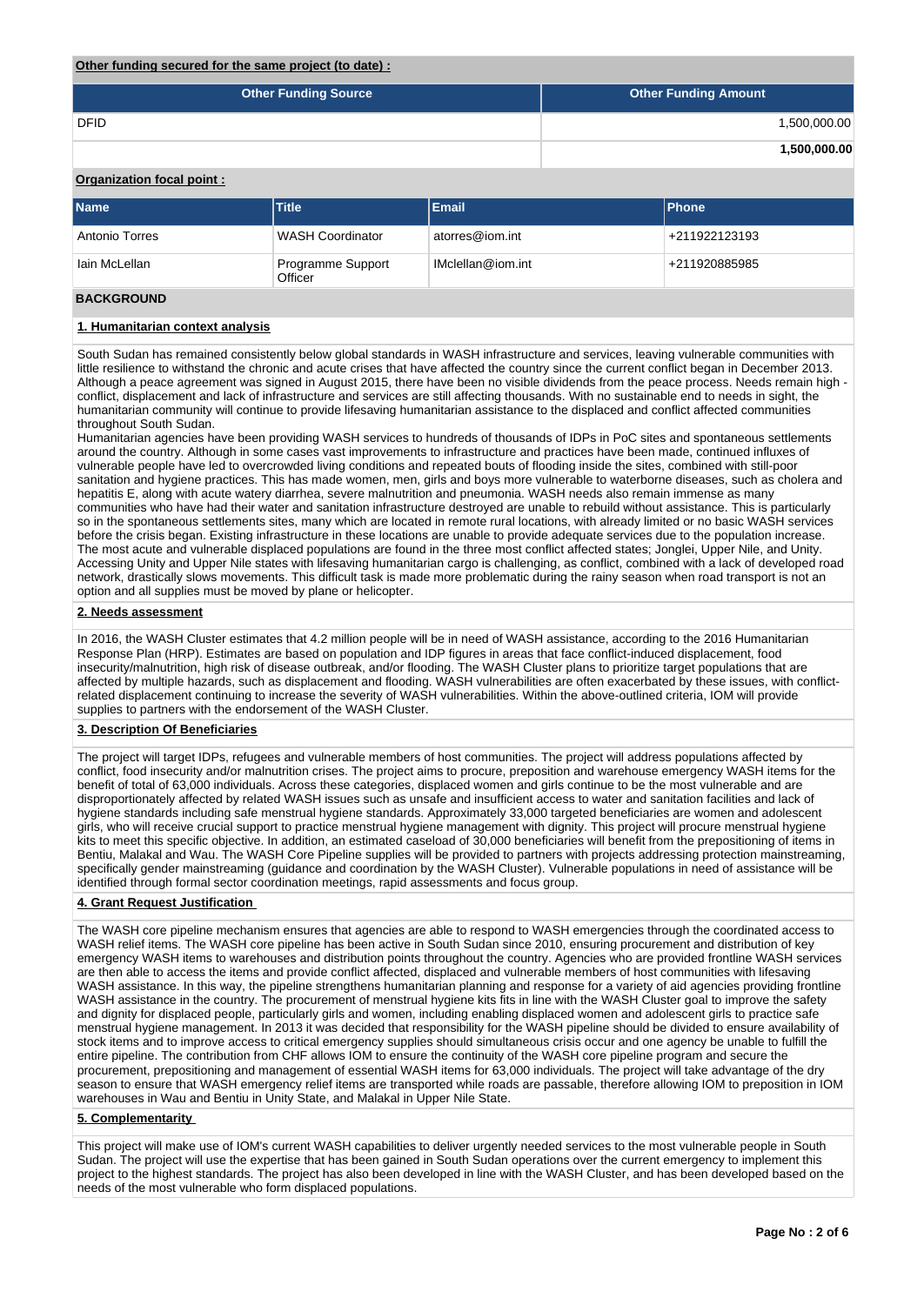### **LOGICAL FRAMEWORK**

## **Overall project objective**

To strengthen the WASH cluster's capacity to respond to emerging humanitarian needs through the procurement and prepositioning of WASH core pipeline relief items for IDPs in Upper Nile State and Unity State.

| WATER, SANITATION AND HYGIENE                                                                                                                       |                                                                                                                   |                                 |  |  |  |  |  |  |  |  |
|-----------------------------------------------------------------------------------------------------------------------------------------------------|-------------------------------------------------------------------------------------------------------------------|---------------------------------|--|--|--|--|--|--|--|--|
| <b>Cluster objectives</b>                                                                                                                           | <b>Strategic Response Plan (SRP) objectives</b>                                                                   | <b>Percentage of activities</b> |  |  |  |  |  |  |  |  |
| CO1: Affected populations have timely<br>access to safe and sufficient quantity of<br>water for drinking, domestic use and hygiene<br>(SPHERE)      | HRP 2016 SO1: Save lives and alleviate<br>suffering through safe access to services and<br>resources with dignity | 30                              |  |  |  |  |  |  |  |  |
| CO2: Affected populations are enabled to<br>practice safe excreta disposal with dignity in<br>a secure environment                                  | HRP 2016 SO1: Save lives and alleviate<br>suffering through safe access to services and<br>resources with dignity | 30                              |  |  |  |  |  |  |  |  |
| CO3: Affected populations have knowledge<br>and appropriate behaviors to prevent and<br>mitigate WASH related diseases and practice<br>good hygiene | HRP 2016 SO1: Save lives and alleviate<br>suffering through safe access to services and<br>resources with dignity | 40                              |  |  |  |  |  |  |  |  |

**Contribution to Cluster/Sector Objectives :** The project will ensure that adequate supplies are strategically pre-positioned during the 2016 dry season, to respond to current and new displacement and potential disease outbreaks through the 2016 rainy season. Prepositioning WASH supplies at state level in Western Bahr el Ghazal, Upper Nile and Unity States will support the Cluster response in areas of high malnutrition and disease outbreak. Prepositioning locations will be centralized in Upper Nile state will be centralized in Wau, Malakal and Bentiu. The project will support partners with responses across Unity and Upper Nile state to have access to supplies and transport them to field locations. In addition, the procurement of supplies in this project is taking in to consideration Cluster Objective 3 which is to ensure communities have knowledge and appropriate behaviors to prevent and mitigate WASH related diseases and practice good hygiene.

#### **Outcome 1**

Partners are able to provide immediate emergency WASH services and supplies to 63,000 beneficiaries

# **Output 1.1**

# **Description**

Partners are provided with WASH items through the core pipeline

#### **Assumptions & Risks**

Assuming timely procurement and delivery of goods. Assuming sufficient access, safety and security, and road conditions for the transportation of goods. Specific risks include continued conflict and the prevention of movement by parties to the conflict

# **Activities**

# **Activity 1.1.1**

Procurement of core pipeline supplies

# **Activity 1.1.2**

Transportation of existing WASH emergency supplies to preposition locations in Western Bahr el Ghazal, Unity and Upper Nile states

# **Activity 1.1.3**

Appropriate storage and management of the WASH emergency supplies at IOM warehouses in Juba, Wau, Bentiu and Malakal

# **Activity 1.1.4**

Regular monitoring and reporting of WASH core pipeline supply distribution to partners and storage.

#### **Activity 1.1.5**

Post distribution monitoring to ensure appropriate partner utilization and storage of pipeline supplies.

### **Indicators**

|                            |                                                     |                                                                                                                                              |            | <b>End cycle beneficiaries</b> |                   | End<br>cycle  |
|----------------------------|-----------------------------------------------------|----------------------------------------------------------------------------------------------------------------------------------------------|------------|--------------------------------|-------------------|---------------|
| Code                       | <b>Cluster</b>                                      | <b>Indicator</b>                                                                                                                             | <b>Men</b> | <b>Women</b>                   | <b>Boys</b> Girls | <b>Target</b> |
| Indicator 1.1.1            | <b>WATER, SANITATION</b><br><b>AND HYGIENE</b>      | Core Pipeline # of partner requests for WASH<br>core pipeline supplies that are honored.                                                     |            |                                |                   | 50            |
|                            |                                                     | Means of Verification: Approved core pipeline request form, order tracking.                                                                  |            |                                |                   |               |
| Indicator 1.1.2            | <b>WATER, SANITATION</b><br>AND HYGIENE             | Core Pipeline # of partners receiving WASH core<br>pipeline supplies that report on a regular basis.                                         |            |                                |                   | 10            |
| reports.                   |                                                     | <b>Means of Verification</b> : Partners and WASH Cluster assessment report, Approved core pipeline request form, Partners post distribution  |            |                                |                   |               |
| Indicator 1.1.3            | <b>WATER, SANITATION</b><br><b>AND HYGIENE</b>      | Pipeline supplies available in partner warehouses<br>at any given time allowing for prompt emergency<br>response (% of planned procurement). |            |                                |                   | 70            |
|                            | <b>Means of Verification: Monthly Stock Reports</b> |                                                                                                                                              |            |                                |                   |               |
| <b>Additional Targets:</b> |                                                     |                                                                                                                                              |            |                                |                   |               |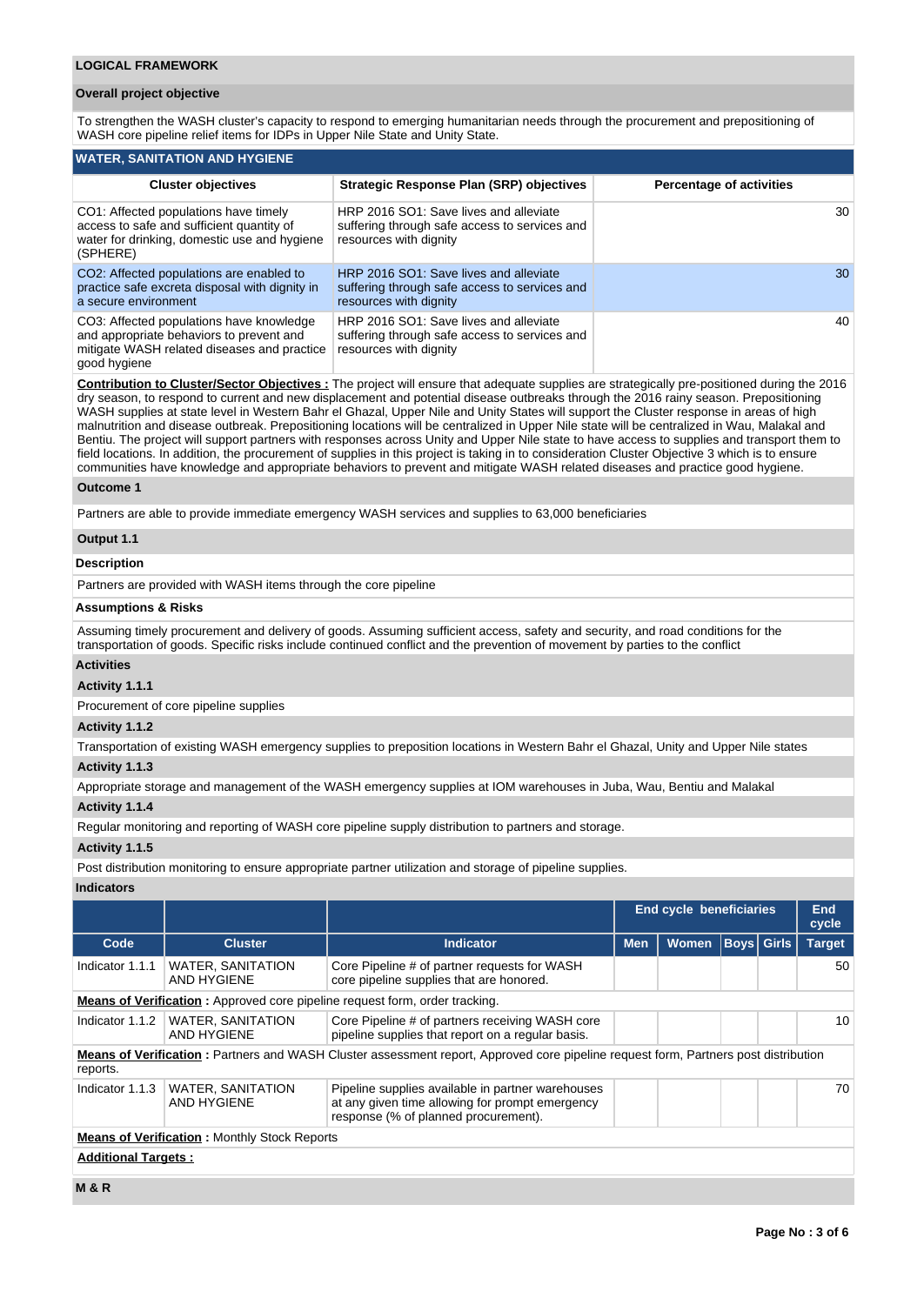# **Monitoring & Reporting plan**

IOM has an established monitoring structure: The action is directly implemented and monitored daily through IOM's office in Juba and post distribution monitoring (where applicable) will be coordinated by teams in Juba with the IOM sub-offices, located in Wau, Bentiu and Malakal. IOM WASH experts and logisticians in Juba, Wau, Malakal and Bentiu will monitor and supervise the quality of interventions, while the senior management team, led by the Chief of Mission, provides overall guidance to ensure the overall resource management and oversight of the activities. Regular reports are generated by sub-offices, and shared for feedback and to work through challenges and issues. Monitoring and reporting activities specific to this project are:

• Delivery of the project will be tracked through procurement records (Purchase Requests and Orders and delivery receipts); pipeline requests and waybills. Information is consolidated in the IOM's pipeline database so that detail on locations, response and delivery times can be captured.

• IOM will maintain the monthly reporting commitments on the status of its core pipeline supplies to the WASH Cluster. IOM will also continue the post distribution reports with partners who requests supplies.

• Financial and narrative reporting to CHF in line with the CHF/IOM Agreement will be maintained.

#### **Workplan**

| <b>Activitydescription</b>                                                                                                                            | Year | 1 |   | 3 |   |          | 6   |                         | <b>R</b> |  | 9 10 11 12 |  |
|-------------------------------------------------------------------------------------------------------------------------------------------------------|------|---|---|---|---|----------|-----|-------------------------|----------|--|------------|--|
| Activity 1.1.1: Procurement of core pipeline supplies                                                                                                 | 2016 |   | X | X |   |          |     |                         |          |  |            |  |
| Activity 1.1.2: Transportation of existing WASH emergency supplies to preposition<br>locations in Western Bahr el Ghazal, Unity and Upper Nile states | 2016 |   | X | X | X | ΙX       | ΙX. | $\mathsf{I} \mathsf{X}$ |          |  |            |  |
| Activity 1.1.3: Appropriate storage and management of the WASH emergency<br>supplies at IOM warehouses in Juba, Wau, Bentiu and Malakal               | 2016 |   | X | X | X | ΙX       | ΙX  |                         |          |  |            |  |
| Activity 1.1.4: Regular monitoring and reporting of WASH core pipeline supply<br>distribution to partners and storage.                                | 2016 |   | X | X | X | $\times$ | ΙX  | x                       |          |  |            |  |
| Activity 1.1.5: Post distribution monitoring to ensure appropriate partner utilization<br>and storage of pipeline supplies.                           | 2016 |   |   |   | x | X        | X   |                         |          |  |            |  |

#### **OTHER INFO**

#### **Accountability to Affected Populations**

IOM continues its commitments to engage the affected communities at all phases of the program cycles; assessment, registration, verification, distribution and post distribution monitoring exercises. IOM aims for synergistic programming, made possible by IOMs strong presence across the country. IOM will actively coordinate with WASH Cluster and WASH partners to ensure that community engagement is strengthened through assessments such as interagency rapid need assessment (IRNA), the Displacement Tracking Matrix (DTM) and other cluster specific assessments. Reports of assessments will be submitted and consulted on with WASH Cluster, who in turns will verify and acknowledge the needs of interventions and emergency responses in determined areas. Vulnerable populations in need of assistance will be identified through formal sector coordination meetings. As part of its commitment to engagement with affected populations, IOM will always put forth a special effort to engage with women and women's groups to ensure that the needs and concerns of women in particular are being taken into consideration when planning or monitoring assessments and responses. Communication to WASH Cluster and partners will be done in writing and verbally. Information gathered through these means of coordination will be used to ensure that the items procured through the WASH pipeline take into consideration the needs of the beneficiary population. Periodic post-distribution monitoring and other types of response monitoring work to ensure that the assistance that it is in line with the needs of the beneficiaries, and adaptable if their needs or wishes change.

#### **Implementation Plan**

All components of this project will be carried out by IOM staff through IOM procedures.

Successful implementation in terms of management, coordination, and finance will be overseen by an experienced project manager. Project finances will be coordinated by the project manager and overseen by IOM's resource management unit. Financial oversight will be monitored at regional level also to ensure that accountability and effective use of resources, in line with project contracts, is maintained. Project coordination will be overseen by the project manager, in partnership with IOM South Sudan's Programme Support Unit. The programme support unit assist with project administration, technical oversight, and project M+E. Reporting lines and distribution of labor will be overseen by the resource management unit, and the project manager will be charged with direct supervision.

To maximize efficiency, this project will be carried out in consultation with the South Sudan Cluster. This will ensure solid impact, avoid duplication, and promote sustainability where possible

**Coordination with other Organizations in project area**

| Name of the organization                                                                                                                                                                                                                                                                                                                                                                                                                                                                                            | Areas/activities of collaboration and rationale |  |  |  |  |  |  |  |  |
|---------------------------------------------------------------------------------------------------------------------------------------------------------------------------------------------------------------------------------------------------------------------------------------------------------------------------------------------------------------------------------------------------------------------------------------------------------------------------------------------------------------------|-------------------------------------------------|--|--|--|--|--|--|--|--|
| <b>WASH Cluster</b>                                                                                                                                                                                                                                                                                                                                                                                                                                                                                                 | Project coordination and strategy               |  |  |  |  |  |  |  |  |
| <b>Environment Marker Of The Project</b>                                                                                                                                                                                                                                                                                                                                                                                                                                                                            |                                                 |  |  |  |  |  |  |  |  |
| A+: Neutral Impact on environment with mitigation or enhancement                                                                                                                                                                                                                                                                                                                                                                                                                                                    |                                                 |  |  |  |  |  |  |  |  |
| <b>Gender Marker Of The Project</b>                                                                                                                                                                                                                                                                                                                                                                                                                                                                                 |                                                 |  |  |  |  |  |  |  |  |
| 2a-The project is designed to contribute significantly to gender equality                                                                                                                                                                                                                                                                                                                                                                                                                                           |                                                 |  |  |  |  |  |  |  |  |
| <b>Justify Chosen Gender Marker Code</b>                                                                                                                                                                                                                                                                                                                                                                                                                                                                            |                                                 |  |  |  |  |  |  |  |  |
| Items procured through the core pipeline take into consideration the specific needs of men, women, boys and girls as identified by WASH<br>partners and endorsed by the WASH Cluster. Needs will be justified through assessments with the community. IOM will procure menstrual<br>hygiene kits to support women and adolescent girls to practice menstrual hygiene management with dignity. Approximately 37,500 targeted<br>beneficiaries are women and adolescent girls, who will receive this crucial support. |                                                 |  |  |  |  |  |  |  |  |

#### **Protection Mainstreaming**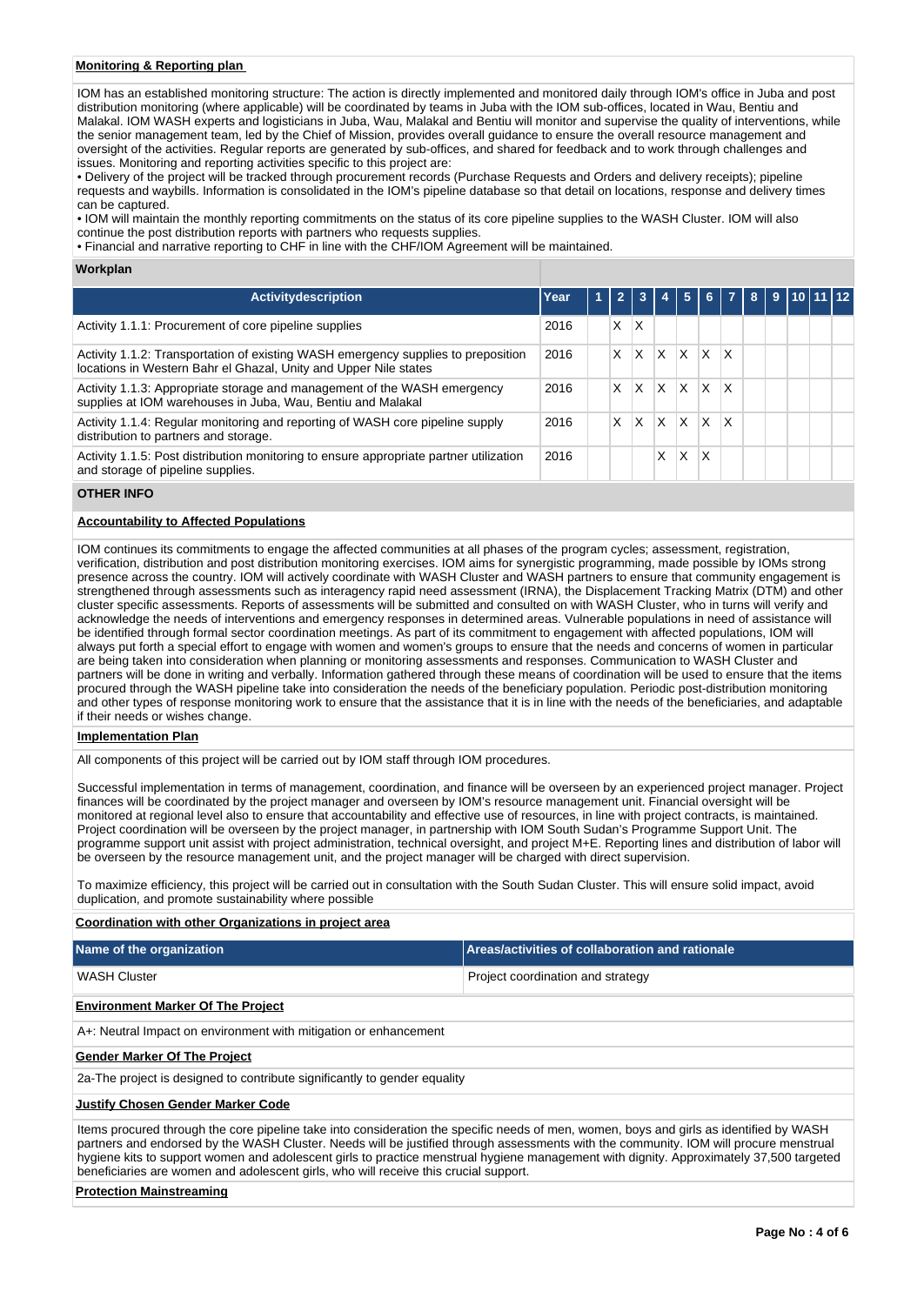Core pipeline supplies will be provided to partners with projects addressing protection mainstreaming, specifically gender mainstreaming with guidance and coordination with WASH Cluster. Items procured and distributed will take into consideration needs, i.e. menstrual hygiene kits for women and adolescent girls. Relevant data will be gender disaggregated to ensure they reach vulnerable populations, particularly women and girls.

# **Country Specific Information**

# **Safety and Security**

Violent conflict remains a concern for project implementation in South Sudan, including fighting between non-state actors and SPLA as well as inter-communal violence. These factors present a constant threat to the security of staff, particularly in staff heavy projects such as emergency health responses.

To mitigate these risks, IOM is a member of the UN Department of Safety and Security (UNDSS) which includes local field structures as well as tailored protocols for South Sudan, and oversight at the country level by the Security Management Team. IOM is a permanent member of the SMT which provides recommendations and consultation on security policy and criteria in coordination with the designated security representative of the SRSG, and the UN in New York. Furthermore, staff in the field undergo a series of security trainings and are properly equipped with personal protective equipment and communication devices. While our operations require staff to often enter into insecure areas, IOM does its best to ensure that all staff have the proper knowledge, training and equipment to ensure their safety. Lastly, IOM follows UNDSS protocols for including security clearance and convoy travl for vehicles.

# **Access**

Humanitarian access is currently possible to all areas targeted by this project. In order to address sporadic incidents of insecurity, a comprehensive and flexible security strategy is in place and provides for a tailored response to insecure conditions

# **BUDGET**

| Code          | <b>Budget Line Description</b>                                                                                                                                                                     |   | D / S Quantity | <b>Unit</b><br>cost    | <b>Duration</b><br><b>Recurran</b><br>ce | $\%$<br>charged<br>to CHF   | <b>Total Cost</b> |
|---------------|----------------------------------------------------------------------------------------------------------------------------------------------------------------------------------------------------|---|----------------|------------------------|------------------------------------------|-----------------------------|-------------------|
|               | <b>Staff and Other Personnel Costs</b>                                                                                                                                                             |   |                |                        |                                          |                             |                   |
| 1.1           | WASH Officer International (Core pipeline manager)                                                                                                                                                 | D |                |                        |                                          | 4000.00<br>$\%$             | 33,600.00         |
|               | 40% of WASH Officer International P2 x 1, Juba based with travel.                                                                                                                                  |   |                |                        |                                          |                             |                   |
| 1.2           | <b>WASH Assistant</b>                                                                                                                                                                              | D |                | $1 \mid 2,300$<br>.00  | 6                                        | 8000.00<br>$\%$             | 11,040.00         |
|               | WASH Assistant G5 x 1, Juba based with travel.                                                                                                                                                     |   |                |                        |                                          |                             |                   |
| 1.3           | Logistics Assistant National                                                                                                                                                                       | D |                | 3 2,300<br>.00         | 6                                        | 4000.00<br>$\%$             | 16,560.00         |
|               | 40% of G5 x 3. 1 staff based in Wau, 1 based in Malakal, 1 based in Rubkona.                                                                                                                       |   |                |                        |                                          |                             |                   |
| 1.4           | <b>Support Staff International</b>                                                                                                                                                                 | S |                | 4 16,00<br>0.00        | 6                                        | 500.00%                     | 19,200.00         |
|               | Support staff that assist with various aspects of the project. This project will only charge 5% of the overall collective cost of these<br>support staff.                                          |   |                |                        |                                          |                             |                   |
| 1.5           | <b>Support Staff National</b>                                                                                                                                                                      | S |                | $12 \mid 2,300$<br>.00 | 6 <sup>1</sup>                           | 500.00%                     | 8,280.00          |
|               | Support staff that assist with various aspects of the project. This project will only charge 5% of the overall collective cost of these<br>support staff.                                          |   |                |                        |                                          |                             |                   |
|               | <b>Section Total</b>                                                                                                                                                                               |   |                |                        |                                          |                             | 88,680.00         |
|               | <b>Supplies, Commodities, Materials</b>                                                                                                                                                            |   |                |                        |                                          |                             |                   |
| 2.1           | <b>MHM Kits</b>                                                                                                                                                                                    | D |                | 11000 15.00            |                                          | 1 10000.00<br>$\frac{0}{0}$ | 165,000.00        |
|               | 1 x AFRIpads Deluxe menstrual kit of 6 reusable pads, 6 x Panties, Detergent (general purpose) 1 xCloth carrying bag, Size:<br>30cms x 40 cms, with handle, neutral/khaki color with IOM logo only |   |                |                        |                                          |                             |                   |
| 2.2           | Transport of supplies to Malakal, by Air (Hire of 5.5 MT plane)                                                                                                                                    | D | 2 <sup>1</sup> | 16,00<br>0.00          |                                          | 1 10000.00<br>%             | 32,000.00         |
|               | 4 x lump sums for necessary supplies. Cost includes mobilisation and distribution costs                                                                                                            |   |                |                        |                                          |                             |                   |
| 2.3           | Transport of Supplies to Wau and Bentiu, by land (Hire of 40)<br>MT truck)                                                                                                                         | D |                | $3 \mid 17,00$<br>0.00 |                                          | 1 10000.00<br>$\frac{0}{0}$ | 51,000.00         |
|               | 3 x lump sums for necessary supplies. Cost includes mobilisation and distribution costs                                                                                                            |   |                |                        |                                          |                             |                   |
|               | <b>Section Total</b>                                                                                                                                                                               |   |                |                        |                                          |                             | 248,000.00        |
| <b>Travel</b> |                                                                                                                                                                                                    |   |                |                        |                                          |                             |                   |
| 5.1           | <b>Tickets</b>                                                                                                                                                                                     | D | 1              | 400.0<br>$\Omega$      |                                          | 6 10000.00<br>$\%$          | 2,400.00          |